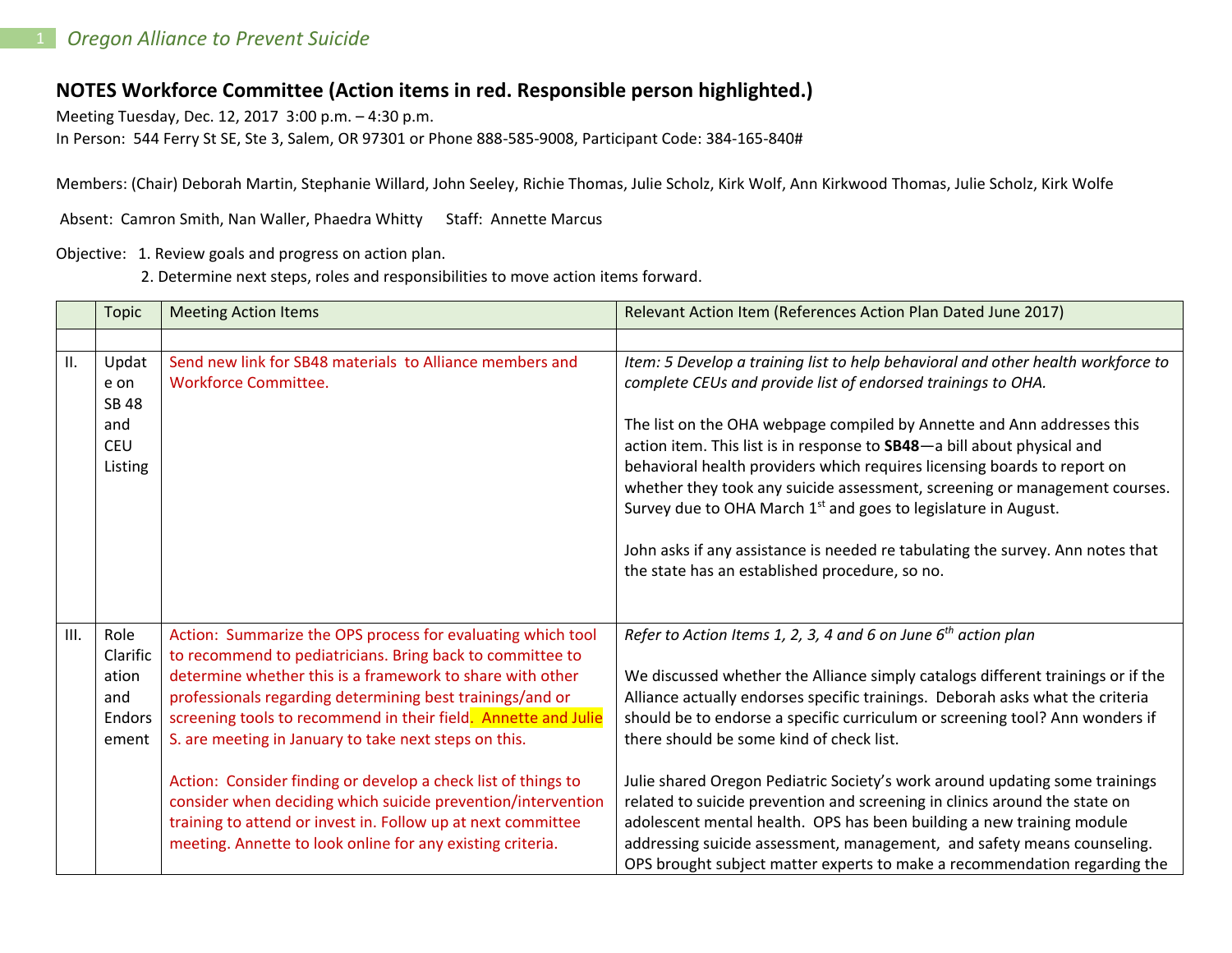|     |            | Action: Continue discussion regarding evaluation of<br>assessment tools. John take the lead on this. | best suicide and depression screening tool for pediatric providers. The<br>screening tool they recommend is being developed by the National Institute<br>for Mental Health is specifically designed for pediatric work. Oregon may be a<br>model for implementing this new tool. Until now, the PHQ9 has generally<br>been used for screening for depression/suicide, but there is evidence that<br>suicide risk is missed about 28% of the time.<br>John would be happy to provide expertise regarding the screening tools. Ann<br>notes that in Washington there's a whole process to determine which trainings<br>they share on the web page.<br>Proposing Sharing the Process for Endorsing for a specific population and a<br>check list of things to look at<br>If gathering is the first step, how do we do that and where do we distribute it?<br>Ann suggests we discuss which professional groups we should be prioritizing.<br>Take a look at training people who work with populations at higher risk. |
|-----|------------|------------------------------------------------------------------------------------------------------|--------------------------------------------------------------------------------------------------------------------------------------------------------------------------------------------------------------------------------------------------------------------------------------------------------------------------------------------------------------------------------------------------------------------------------------------------------------------------------------------------------------------------------------------------------------------------------------------------------------------------------------------------------------------------------------------------------------------------------------------------------------------------------------------------------------------------------------------------------------------------------------------------------------------------------------------------------------------------------------------------------------------|
|     |            |                                                                                                      | Julie suggests that we take a look at action list and see if we can make it more<br>clear.                                                                                                                                                                                                                                                                                                                                                                                                                                                                                                                                                                                                                                                                                                                                                                                                                                                                                                                         |
|     |            |                                                                                                      | Concentrate on the ones that the state has backed and see if there is anything<br>missing.                                                                                                                                                                                                                                                                                                                                                                                                                                                                                                                                                                                                                                                                                                                                                                                                                                                                                                                         |
|     |            |                                                                                                      | John thinks that in addition to gatekeeper trainings we should be looking at<br>evaluating assessment tools and once we assess the risk what do I do?                                                                                                                                                                                                                                                                                                                                                                                                                                                                                                                                                                                                                                                                                                                                                                                                                                                              |
| IV. | Traini     | Action: Meet with DHS to develop a plan and approach to                                              | Item 1: Determine a standard of practice for means counseling and training in                                                                                                                                                                                                                                                                                                                                                                                                                                                                                                                                                                                                                                                                                                                                                                                                                                                                                                                                      |
|     | ng         | training child welfare workers in prevention, screening,                                             | CALM or another best practice for behavioral and other health care providers,                                                                                                                                                                                                                                                                                                                                                                                                                                                                                                                                                                                                                                                                                                                                                                                                                                                                                                                                      |
|     | <b>DHS</b> | management of suicide. Deborah, Ann and Annette                                                      | and anyone who comes into contact with suicidal individuals, or who are at                                                                                                                                                                                                                                                                                                                                                                                                                                                                                                                                                                                                                                                                                                                                                                                                                                                                                                                                         |
|     | staff?     | responsible for this item. Progress: As of the writing of these                                      | heightened suicide risk.                                                                                                                                                                                                                                                                                                                                                                                                                                                                                                                                                                                                                                                                                                                                                                                                                                                                                                                                                                                           |
|     |            | notes, a first meeting has occurred. See notes below for                                             |                                                                                                                                                                                                                                                                                                                                                                                                                                                                                                                                                                                                                                                                                                                                                                                                                                                                                                                                                                                                                    |
|     |            | summary of next steps.                                                                               | Ann and Deborah are meeting with someone from DHS to do some research                                                                                                                                                                                                                                                                                                                                                                                                                                                                                                                                                                                                                                                                                                                                                                                                                                                                                                                                              |
|     |            |                                                                                                      | about what is actually recommended by DHS                                                                                                                                                                                                                                                                                                                                                                                                                                                                                                                                                                                                                                                                                                                                                                                                                                                                                                                                                                          |